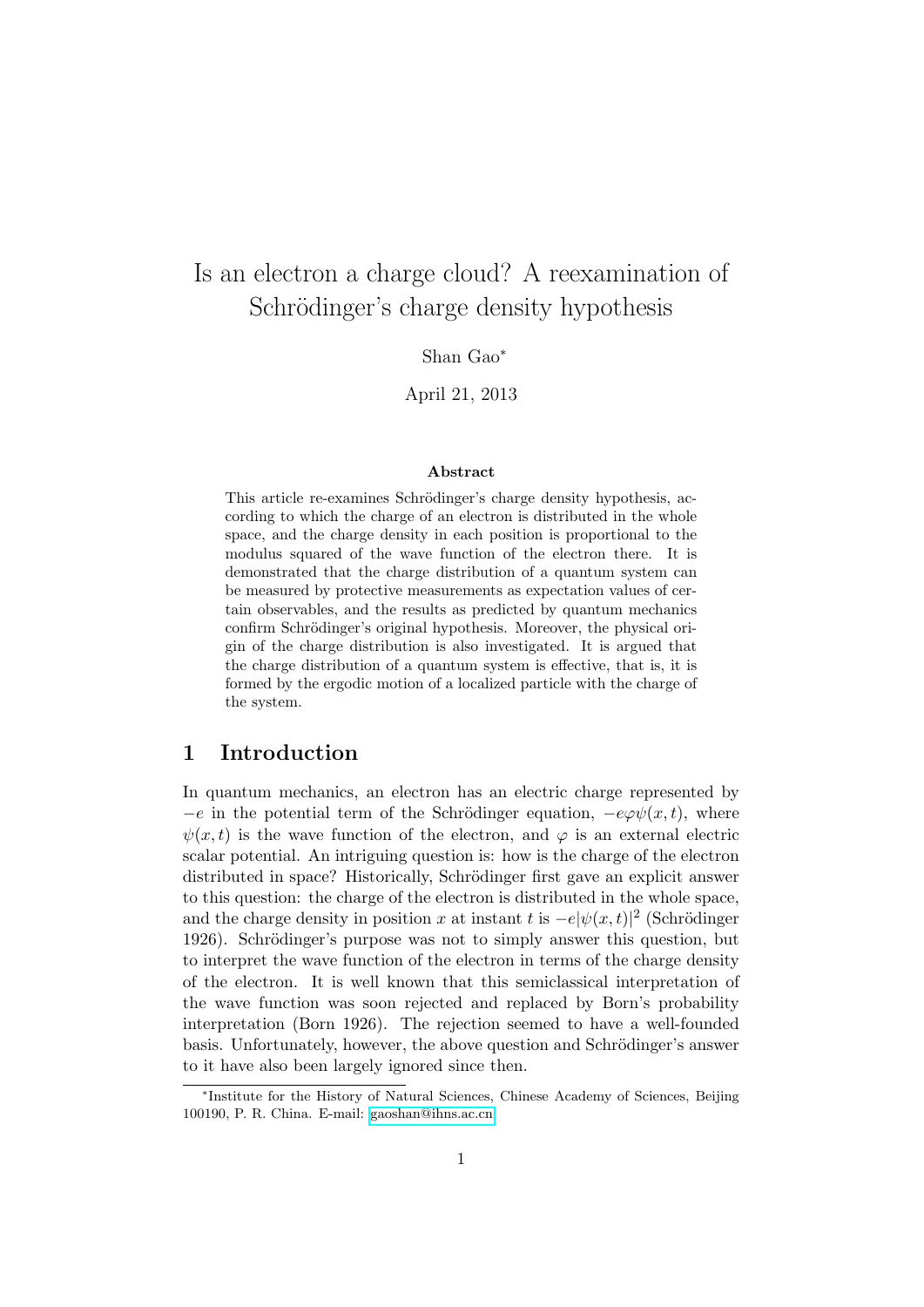In this paper, we will re-examine the above question and argue that Schrödinger's answer is actually right. In particular, we will show that protective measurements (Aharonov and Vaidman 1993; Aharonov, Anandan and Vaidman 1993), which are distinct from conventional projective measurements, can directly measure the charge distribution of an electron assumed by Schrödinger. Moreover, we will also investigate the physical origin of the charge distribution. The investigation may not only help unveil the existent form of the distribution but also provide a possible clue to the physical meaning of the wave function.

The plan of this paper is as follows. In Section 2, we first give a historical analysis of Schrödinger's heuristic hypothesis on the existence of the charge distribution of an electron. It is argued that although Schrödinger's semiclassical interpretation of the wave function in terms of charge density meets serious problems and is unsatisfactory, this does not imply that the charge distribution of an electron does not exist. Moreover, it is also pointed out that the charge distribution is an incomplete manifestation of the wave function for many-body systems, and even for one-body systems it also has some puzzling features, e.g. the charge distribution of a single electron has no electrostatic self-interaction. Section 3 then presents a more convincing argument for the existence of the charge distribution of a quantum system. It is demonstrated that the charge distribution of a quantum system can be directly measured by protective measurements as expectation values of certain observables. The results as predicted by quantum mechanics show that the charge of a charged quantum system is distributed throughout space, and the charge density in each position is proportional to the modulus squared of the wave function of the system there. This confirms Schrödinger's original hypothesis. In Section 4, we further investigate the physical origin of the charge distribution in order to explain its puzzling features and solve the incompleteness problem. It is argued that the charge distribution of a quantum system is effective, that is, it is formed by the ergodic motion of a localized particle with the charge of the system. This may explain the non-existence of electrostatic self-interaction for the charge distribution of a single quantum system. Moreover, the picture of ergodic motion of a single particle can be extended to many particles, which may further solve the incompleteness problem. The extension may also provide a possible clue to the physical meaning of the wave function. Conclusions are given in the last section.

## 2 A historical review

The charge of a classical system always localizes in a definite position in space at each moment. For a quantum system described by the wave function  $\psi(x, t)$ , how does its charge distribute in space then? We can measure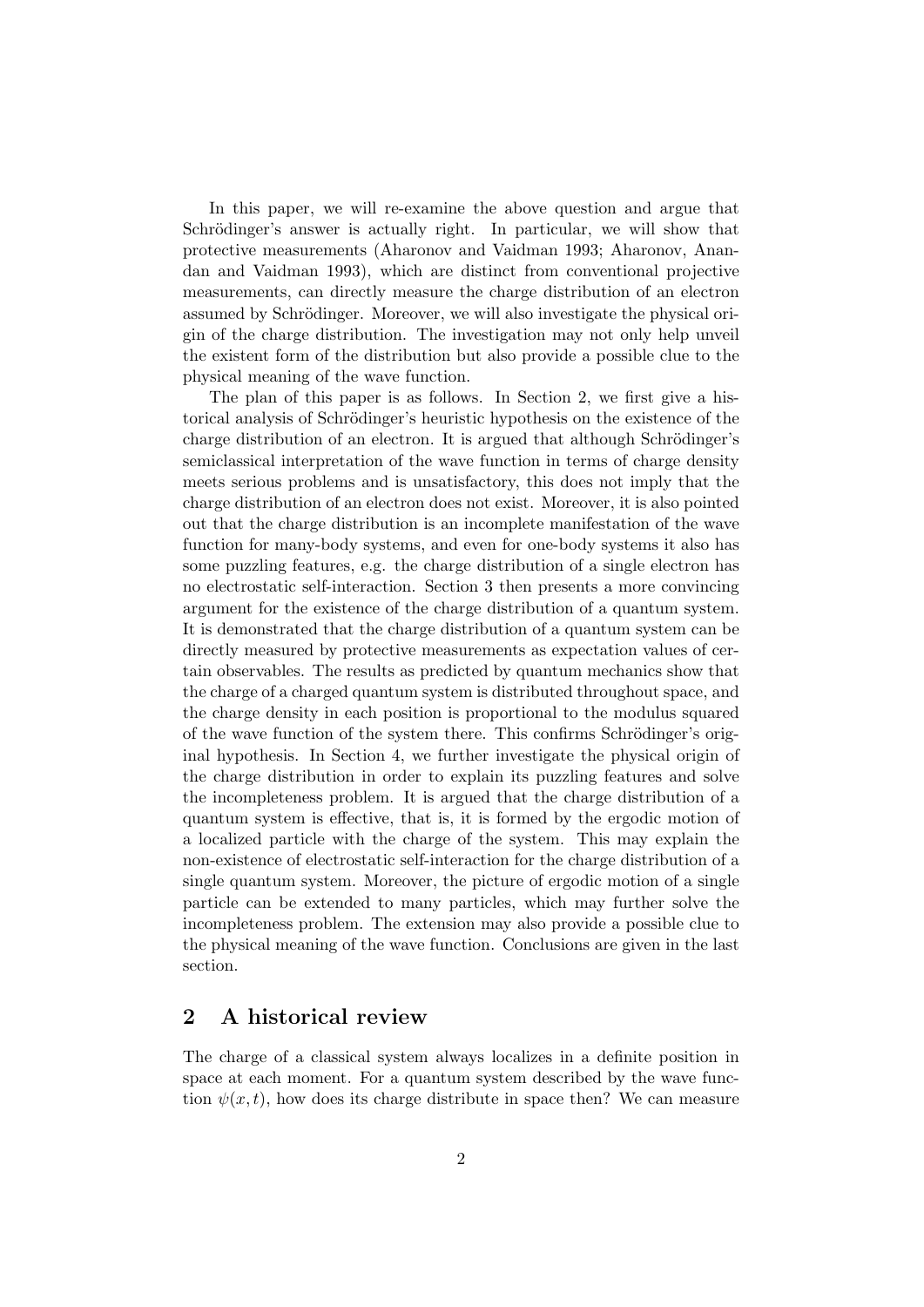the total charge of the quantum system by electromagnetic interaction and find it in certain region of space. Thus it seems that the charge of a quantum system must also exist in space with a certain distribution. When Schrödinger introduced the wave function and founded his wave mechanics, he also suggested a plausible answer to the above question (Schrödinger 1926). Schrödinger assumed that the charge of an electron is distributed in the whole space, and the charge density in position  $x$  at instant  $t$  is  $-e|\psi(x,t)|^2$ , where  $-e$  is the charge of the electron, and  $\psi(x,t)$  is the wave function of the electron. In the following, we will give a more detailed historical analysis of Schrödinger's charge density hypothesis.

In his paper on the equivalence between wave mechanics and matrix mechanics (Schrödinger 1926a), Schrödinger suggested that it might be possible to give an extraordinarily anschaulich interpretation of the intensity and polarization of radiation by assuming the wave function, which was then called mechanical field scalar, is the source of the radiation. In particular, he assumed that the charge density of an electron as the source of radiation is given by the real part of  $-e\psi \frac{\partial \psi^*}{\partial t}$ , where  $\psi$  is the wave function of the electron. In his third paper on wave mechanics (Schrödinger 1926b), which deals with perturbation theory and its application to the Stark effect, Schrödinger noted in an addendum in proof that the correct charge density of an electron was given by  $-e|\psi|^2$ . Then in his fourth paper on wave mechanics and his 1927 Solvey report (Schrödinger 1926, 1928), Schrödinger further showed how this gives rise to a sensible notion of charge density for several electrons, each contribution being obtained by integrating over the other electrons. Concretely speaking, for a many-particle system, select one particle and keep the coordinates of the particle that describe its position fixed at a given position and integrate  $|\psi|^2$  over all the rest of the coordinates of the system and multiply the charge of the particle, and do a similar thing for each particle, in each case fixing the selected particle at the same given position. Then the sum of all these partial results gives the charge density at the given position. In other words, the charge density is  $\rho(x,t) = \sum_i \int ... \int Q_i |\psi(x_1, ...x_{i-1}, x, x_{i+1}, ...x_N, t)|^2 dx_1...dx_{i-1} dx_{i+1}...dx_N.$ 

At the 1927 Solvey conference, Born posed an objection relating to quadrupole moments for Schrödinger's heuristic hypothesis about charge density (Bacciagaluppi and Valentini 2009, p.426). Born considered two particles with charge e whose wave function is  $\psi(x_1, x_2)$ . According to Schrödinger, the charge density is

$$
\rho(x) = e \int |\psi(x, x_2)|^2 dx_2 + e \int |\psi(x_1, x)|^2 dx_1 . \tag{1}
$$

But the quadrupole moment

$$
\int \int x_1 x_2 |\psi(x_1, x_2)|^2 dx_1 dx_2
$$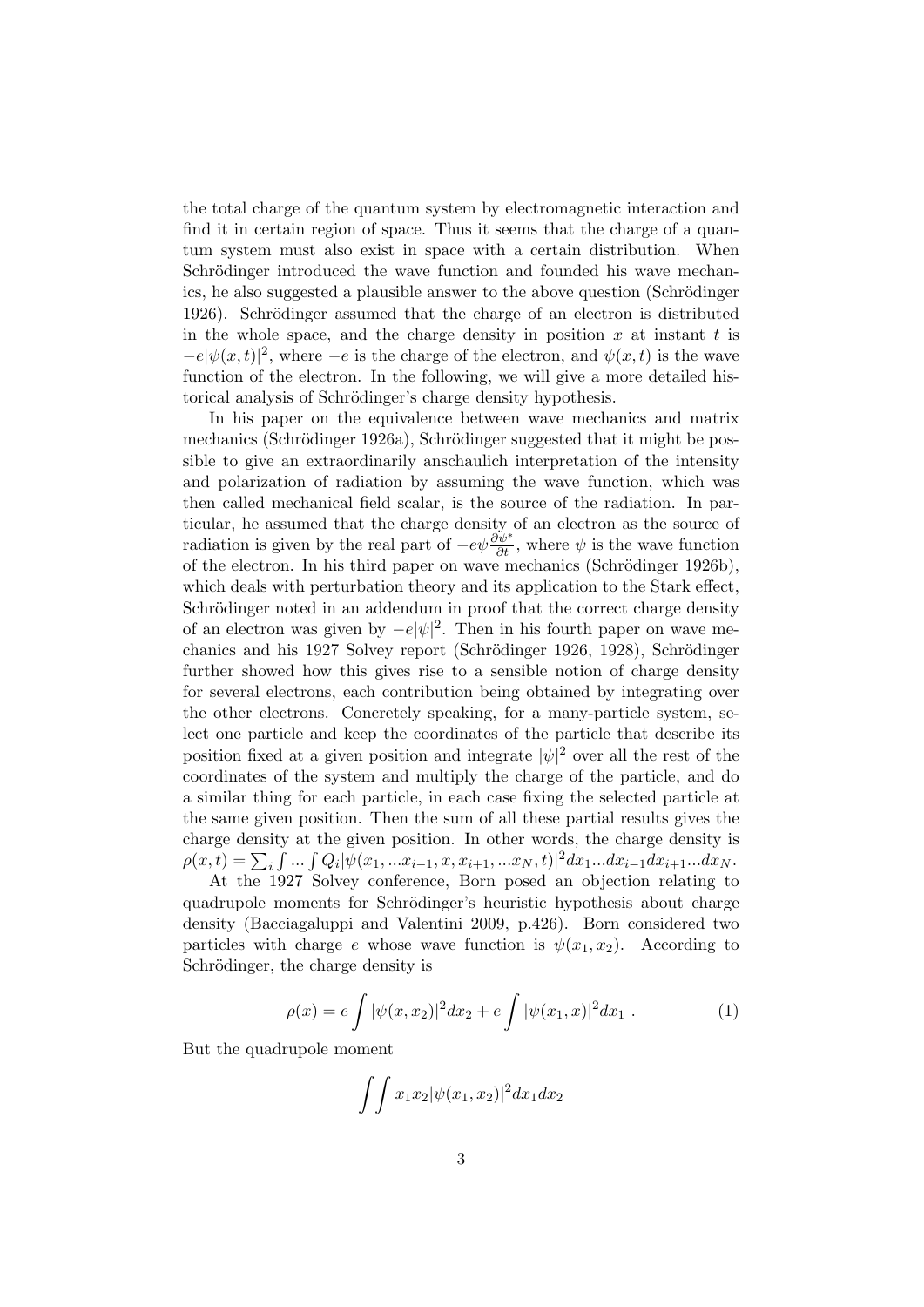cannot be expressed using the function  $\rho(x)$ . As a result, one cannot reduce the radiation of the quadrupole to the motion of a charge distribution  $\rho(x)$ in the usual three-dimensional space. Born then concluded that interpreting the quantity  $|\psi|^2$  as a charge density leads to difficulties in the case of quadrupole moments.

However, it can be seen by a more careful analysis that the above problem is not really about the charge density itself, but about Schrödinger's interpretation of the wave function in terms of the charge density. In fact, Schrödinger also clearly realized this problem. As early as in his equivalence paper (Schrödinger 1926a), Schrödinger already noticed the difficulty relating to the problem of several electrons, which lies in the fact that the wave function is a function in configuration space, not in real space. Although the charge density in three-dimensional space can be consistently defined for an N-particle system, it does not reflect all information encoded in the wave function of the system which lives in the 3N-dimensional configuration space. As a result, although the existence of the charge density may provide an approximate, classical explanation for some phenomena of radiation, it cannot account for all predictions of quantum mechanics and experimental observations, e.g., as Born rightly pointed out, the motion of a charge distribution cannot explain the radiation of the quadrupole.

Besides this incompleteness problem for many-body systems, Schrödinger also realized that the charge distribution of a single quantum system such as an electron cannot be purely classical because his equation does not include the usual Coulomb interaction between the distributions (the interaction between two systems is described by the potential terms in the equation) (Schrödinger 1926). In particular, there is no electrostatic self-interaction of the charge distribution of a single charged quantum system (Schrödinger 1928). Moreover, according to the Schrödinger equation, the interacting systems should be treated as a whole, and its wave function is defined in the multi-dimensional configuration space, which cannot be decomposed into a direct product of the wave functions of all interacting systems. This makes the interaction between two quantum systems more complex than that between two classical charges.

Schrödinger's interpretation of the wave function in terms of charge density was latter investigated and extended by a few authors (see, e.g. Madelung 1926, 1927; Janossy 1962; Jaynes 1973; Barut 1988). Due to the above problems, however, this semiclassical interpretation cannot be satisfactory in the final analysis. Moreover, although this fact does not imply the non-existence of the charge density, the very limited success of the interpretation does not provide a convincing argument for the existence of the charge density either. Presumably because of these reasons and because the charge density cannot be directly measured and its existence also lacks a consistent physical explanation, Schrödinger's charge density hypothesis has been largely ignored after his interpretation of the wave function was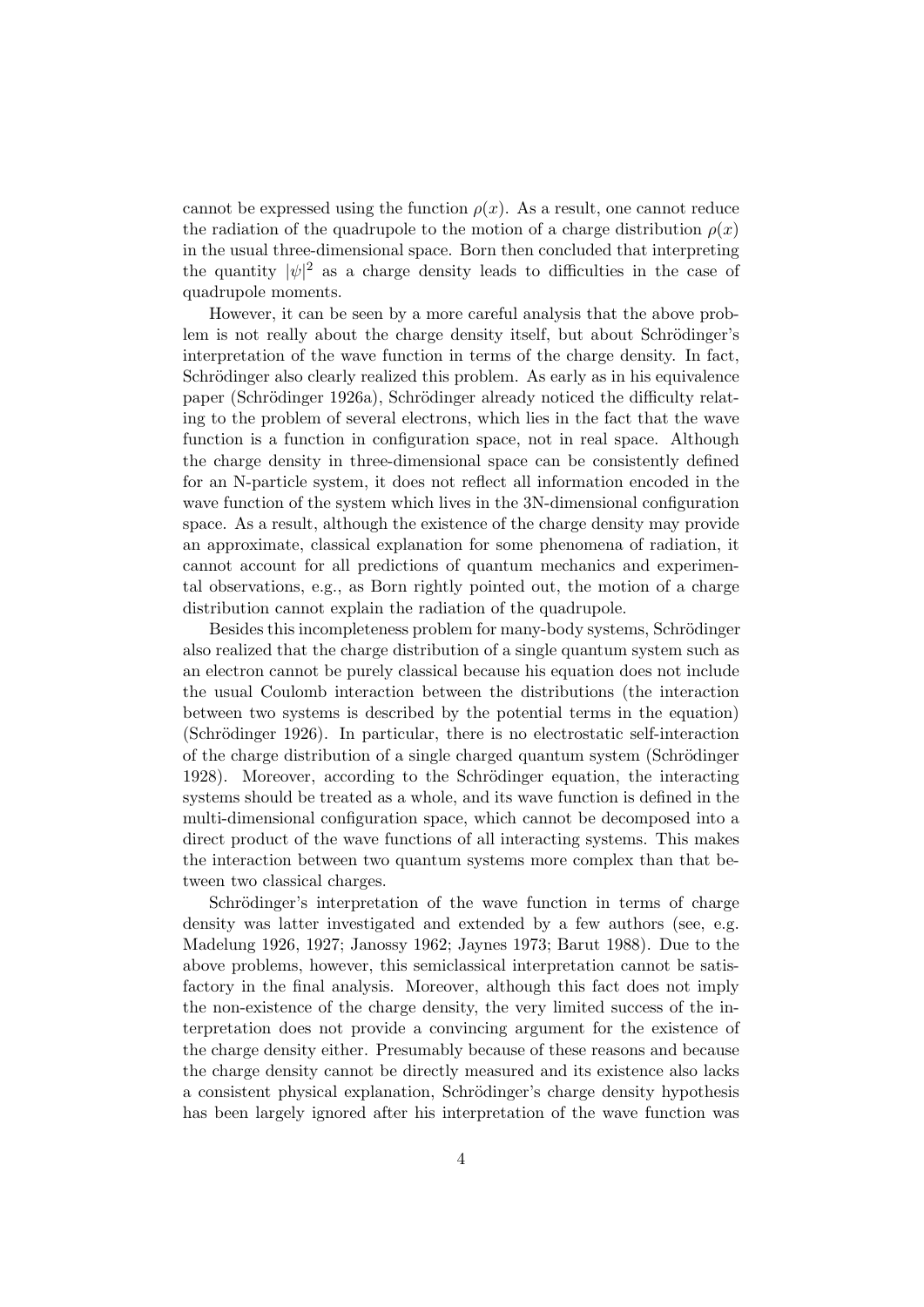replaced by Born's probability interpretation (Born 1926).

#### 3 The existence of charge density

As we have noted above, the failure of Schrödinger's interpretation of the wave function in terms of charge density does not imply that the charge distribution of an electron as assumed by him does not exist. The charge density hypothesis is not refuted, but only ignored. There is still a great puzzle about the charge distribution of an electron. Does the charge distribution really exist as Schrödinger suggested? Can it be directly measured? In this section, we will demonstrate that the charge distribution of a quantum system can indeed be measured by protective measurements (Aharonov and Vaidman 1993; Aharonov, Anandan and Vaidman 1993), and the results as predicted by quantum mechanics will also confirm Schrödinger's charge density hypothesis.

According to quantum mechanics, a quantum system being in a position eigenstate has a definite position in space. Moreover, since the system has properties such as mass and charge, the mass and charge of the system also exist in the definite position. Then for a position eigenstate of a charged quantum system, the total charge of the system concentrates in a definite position. This charge distribution can also be measured by a projective position measurement, which is realized by electrostatic interaction between the system and a charged measuring device. The result of the measurement (which does not disturb the measured system) will indicate that the measured system, which is in a position eigenstate, has its total charge in its position.

Then how can we know the charge distribution of a quantum system being in a position superposition state? It is well known that a projective position measurement of the superposition state can only tell us that the system is in one of the positions in superposition (and the charge of the system concentrates in this position) *after* the measurement. Since the projective measurement destroys the measured state through the collapse of the wave function, its result cannot tell us the actual charge distribution of the measured system before the measurement. If projective measurements were the only possible measurements, then it would be quite understandable that the charge distribution of a quantum system, even if it exists, cannot be directly measured.

Fortunately, it has been known that projective measurements are only one kind of measurements, for which the coupling between the measuring device and the measured system is very strong and almost instantaneous (and thus the measurement results are the eigenvalues of the measured observable), and the coupling strength and the measuring time can both be adjusted for a standard measurement procedure, and thus there also exist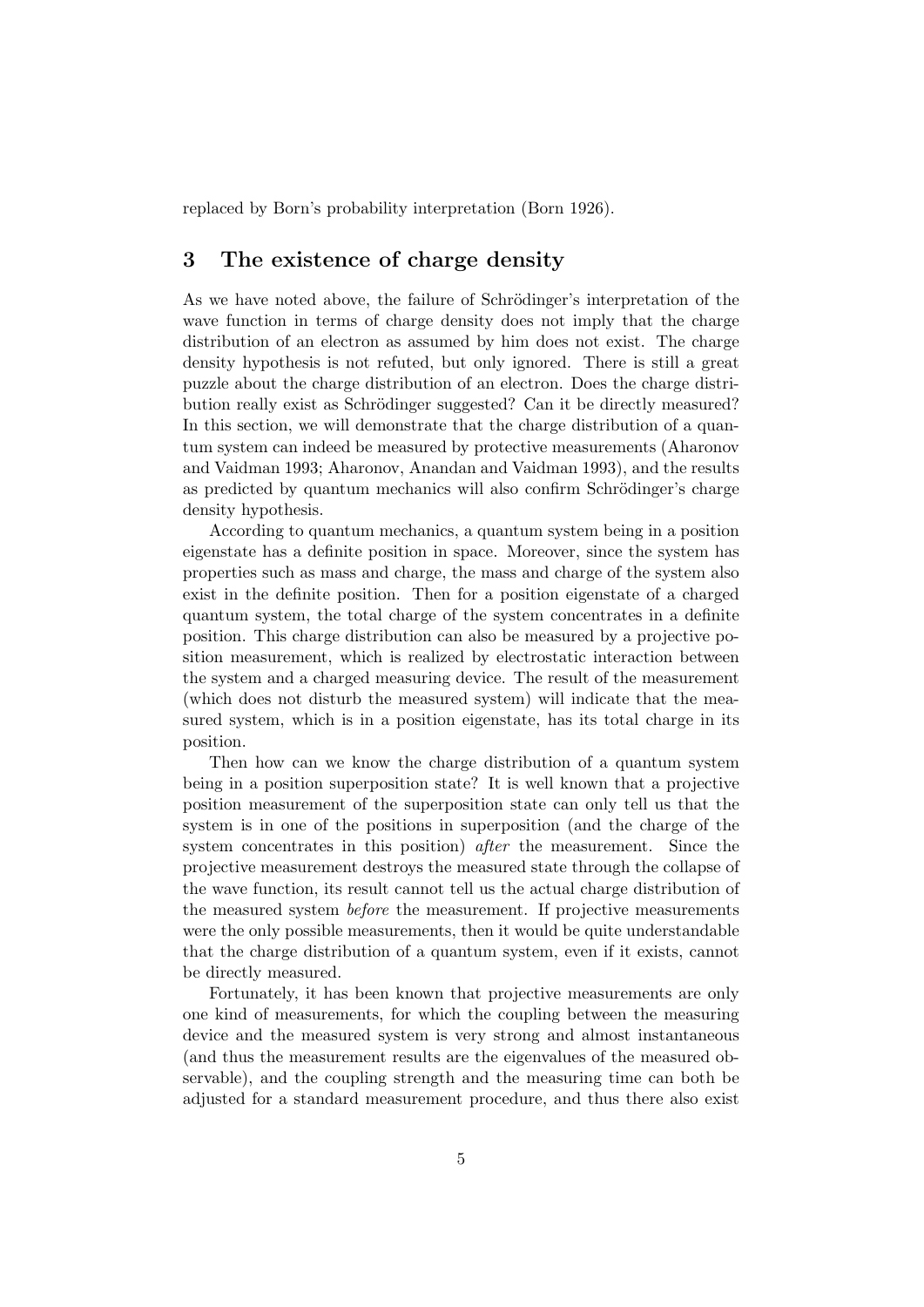other kinds of measurements such as weak measurements (Aharonov, Albert and Vaidman 1988) and protective measurements (Aharonov and Vaidman [1](#page-5-0)993; Aharonov, Anandan and Vaidman  $1993$ <sup>1</sup>. Protective measurement uses a weak and long duration coupling interaction and an appropriate procedure to protect the measured system from being disturbed. A general scheme is to let the measured system be in a nondegenerate eigenstate of the whole Hamiltonian using a suitable protective interaction (in some situations the protection is provided by the measured system itself), and then make the measurement adiabatically so that the state of the system neither collapses nor becomes entangled with the measuring device appreciably. In this way, such protective measurements can measure the expectation values of observables on a single quantum system<sup>[2](#page-5-1)</sup>, and in particular, the charge distribution of the system can be measured as expectation values of certain observables.

Before showing how protective measurements can measure the charge distribution of a quantum system, we will first give a brief analysis of measurements (which do not disturb the measured system), which may help to understand the existence and measurability of the charge distribution of a quantum system. No matter how to define measurement, a measurement must be realized by certain interaction between the measured system and the measuring device. Concretely speaking, the measuring device is influenced by the measured system through an interaction that depends on the measured property, and the change of the measuring system then reflects the measured property of the measured system. For example, a position

<span id="page-5-0"></span> $1$ Note that weak measurements have been implemented in experiments (see, e.g. Lundeen et al 2011), and it can be reasonably expected that protective measurements can also be implemented in the near future with the rapid development of quantum technologies.

<span id="page-5-1"></span> $2\text{An immediate implication of protective measurements is that the result of a protective}$ measurement, namely the expectation value of the measured observable in the measured state, reflects the actual physical state of the measured system (see also Aharonov and Vaidman 1993; Anandan 1993; Dickson 1995), as the system is not disturbed after this result has been obtained. This is in accordance with the fundamental assumption that the result of a measurement that does not disturb the measured system reflects the actual property or state of the system. Moreover, since the wave function can be reconstructed from the expectation values of a sufficient number of observables, the wave function of a quantum system is a representation of the physical state of the system. Note that for a realistic protective measurement whose measuring interval  $T$  is finite, there is always a tiny probability proportional to  $1/T^2$  to obtain a different result, and after obtaining the result the measured state also collapses to the state corresponding to the result. However, the key point is that when the measurement obtains the expectation value of the measured observable, the state of the measured system is not disturbed. Moreover, the above probability can be made arbitrarily small in principle when  $T$  approaches infinity, as well as negligibly small in practice by making  $T$  sufficiently large. It might be also worth noting that there appeared numerous objections to the validity of protective measurements (see, e.g. Unruh 1994; Rovelli 1994; Ghose and Home 1995; Uffink 1999), and these objections have been answered (Aharonov, Anandan and Vaidman 1996; Dass and Qureshi 1999; Vaidman 2009; Gao 2012). For a detailed introduction of protective measurement and its possible implications see Gao (2013a).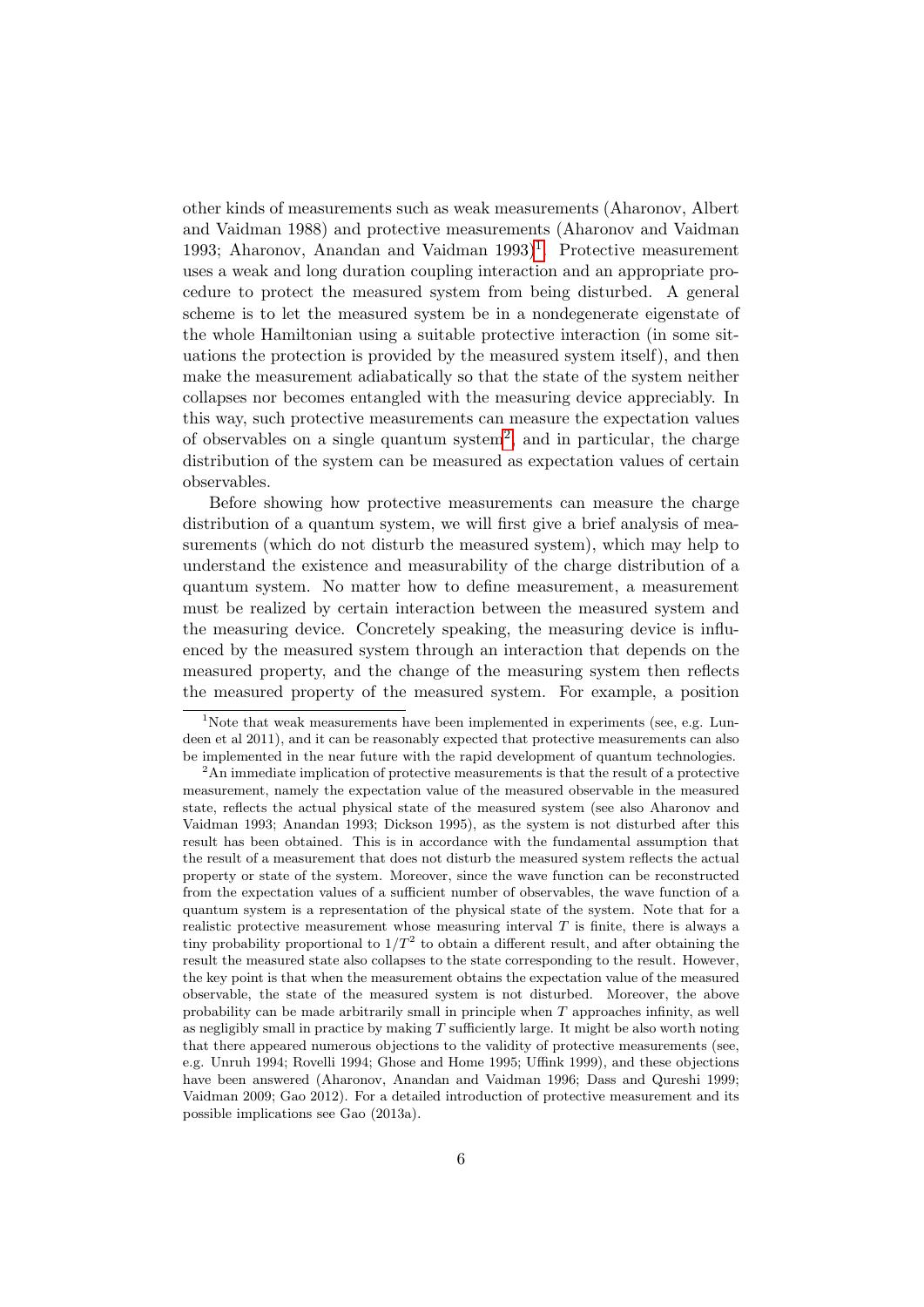measurement must depend on the existence of certain position-dependent interaction between the system and the device such as electrostatic interaction between two electric charges. The existence of an electrostatic interaction between a charged measuring device and a measured system then tells us that the measured system has electric charge. Moreover, since the strength of the interaction relates to the distance between the two interacting systems, the measurement result may also reflect the charge distribution of the measured system in space. For example, as noted above, for a projective position measurement of a position eigenstate of an electron, which does not disturb the measured electron, if the measurement interaction is electrostatic interaction between the electron and a charged measuring device, then the result of the measurement will indicate that the electron, which is in a position eigenstate, has charge  $-e$  in its position. Similarly, as we will demonstrate below, when a protective measurement (which does not disturb the measured system) is realized by electromagnetic interaction between the measured system and the measuring device, the measurement can also measure the charge distribution of the system, which may be in a general position superposition state.

Consider a protective measurement of the charge of a quantum system with charge  $Q$  in a small spatial region  $V$  having volume  $v$ . This is equivalent to measuring the following observable:

$$
A = \begin{cases} Q, & \text{if } x \in V, \\ 0, & \text{if } x \notin V. \end{cases}
$$
 (2)

A protective measurement of A in a general superposition state  $\psi(x, t)$  yields

$$
\langle A \rangle = Q \int_{V} |\psi(x, t)|^2 dx, \tag{3}
$$

which gives the charge of the system in the region V. When  $v \to 0$  and after performing measurements in sufficiently many regions  $V$ , we can find the charge density everywhere in space, which is  $\rho_Q(x,t) = Q|\psi(x,t)|^{23}$  $\rho_Q(x,t) = Q|\psi(x,t)|^{23}$  $\rho_Q(x,t) = Q|\psi(x,t)|^{23}$ .

This result can be illustrated by a specific example. Consider a quantum system with charge Q whose wave function is

$$
\psi(x,t) = a\psi_1(x,t) + b\psi_2(x,t),\tag{4}
$$

<span id="page-6-0"></span><sup>&</sup>lt;sup>3</sup>Similarly, we can protectively measure another observable  $B = \frac{\hbar}{2mi}(A\nabla + \nabla A)$ . The measurements will give the electric flux density  $j_Q(x,t) = \frac{\hbar Q}{2mi} (\psi^* \nabla \psi - \psi \nabla \psi^*)$  everywhere in space. Moreover, we can also protectively measure the charge density (and electric flux density) of a many-body system, and the density turns out to be the same as that given by Schrödinger. For example, a protective measurement of  $A_1 + A_2$  in a two-particle state  $\psi(x_1, x_2, t)$  yields  $\langle A_1 + A_2 \rangle = Q_1 \int_V \int_{-\infty}^{+\infty} |\psi(x_1, x_2, t)|^2 dx_2 dx_1 +$  $Q_2 \int_V \int_{-\infty}^{+\infty} |\psi(x_1, x_2, t)|^2 dx_1 dx_2$ . When  $v \to 0$  we can find the charge density is  $\rho_Q(x, t)$  $Q_1 \int_{-\infty}^{+\infty} |\psi(x, x_2, t)|^2 dx_2 + Q_2 \int_{-\infty}^{+\infty} |\psi(x_1, x, t)|^2 dx_1.$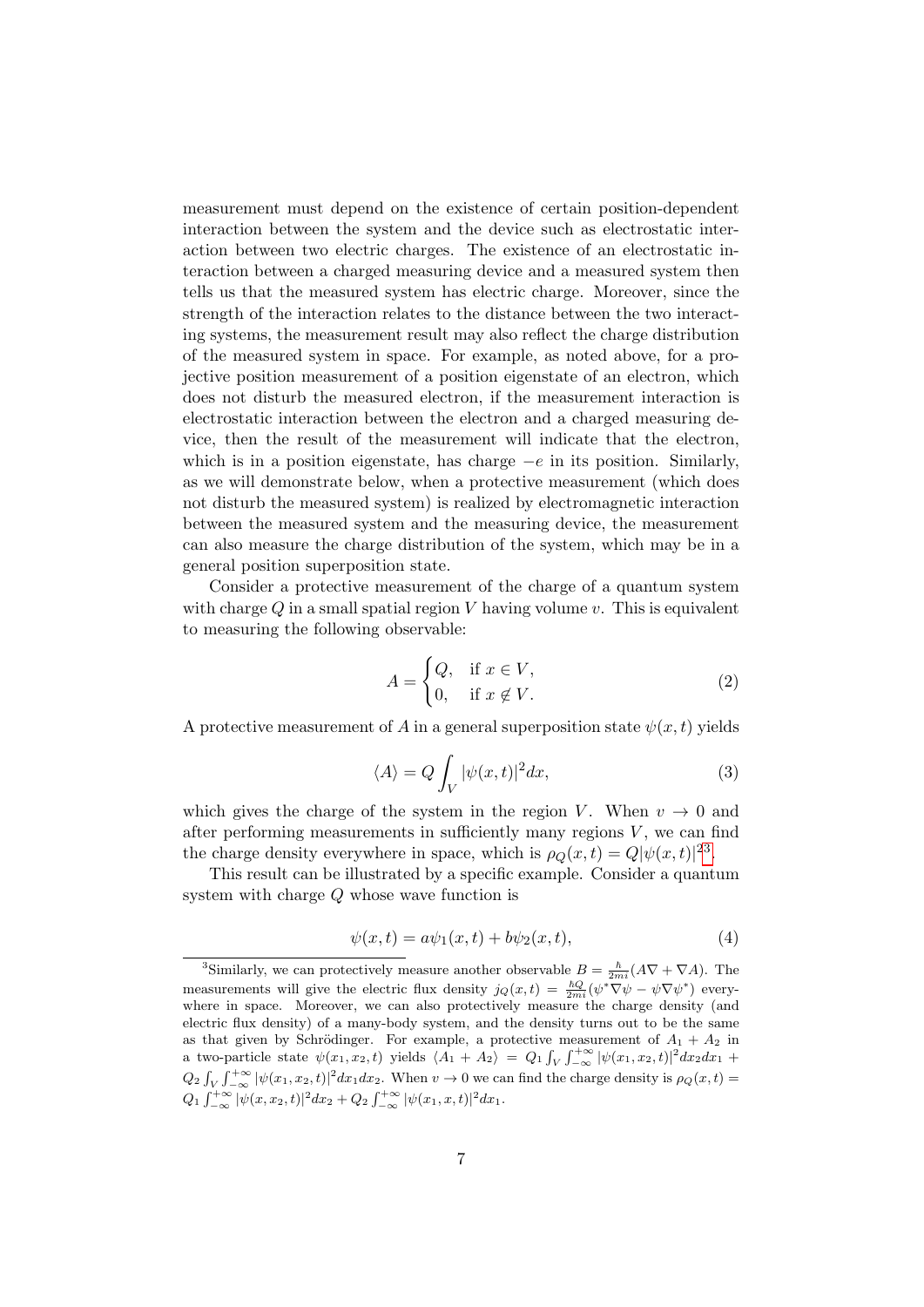where  $\psi_1(x,t)$  and  $\psi_2(x,t)$  are two normalized wave functions respectively localized in their ground states in two small boxes 1 and 2, and  $|a|^2+|b|^2=1$ . A measuring electron, whose initial state is a Gaussian wave packet narrow in both position and momentum, is shot along a straight line near box 1 and perpendicular to the line of separation between the boxes. The electron is detected on a screen after passing by box 1. Suppose the separation between the boxes is large enough so that a charge Q in box 2 has no observable influence on the electron. Then if the system is in box 2, namely  $|a|^2 = 0$ , the trajectory of the electron wave packet will be a straight line as indicated by position "0" in Fig.1, indicating that there is no charge in box 1. If the system is in box 1, namely  $|a|^2 = 1$ , the trajectory of the electron wave packet will be deviated by the electric field of the system by a maximum amount as indicated by position "1" in Fig.1, indicating that there is a charge  $Q$  in box 1. These two measurements are conventional measurements of the eigenstates of the system's charge in box 1, and their results can reveal the actual charge distribution in box 1. However, when  $0 < |a|^2 < 1$ , i.e. when the measured system is in a superposition of two eigenstates of its charge in box 1, it is well known that such conventional measurements cannot detect the actual charge distribution in box 1.



Fig.1 Scheme of a protective measurement of the charge distribution of a quantum system

Now let's make a protective measurement of the charge of the system in box 1 for the general superposition state  $\psi(x,t)$ . Since the state  $\psi(x,t)$ is degenerate with its orthogonal state  $\psi'(x,t) = b^*\psi_1(x,t) - a^*\psi_2(x,t)$ , we need an artificial protection procedure to remove the degeneracy, e.g.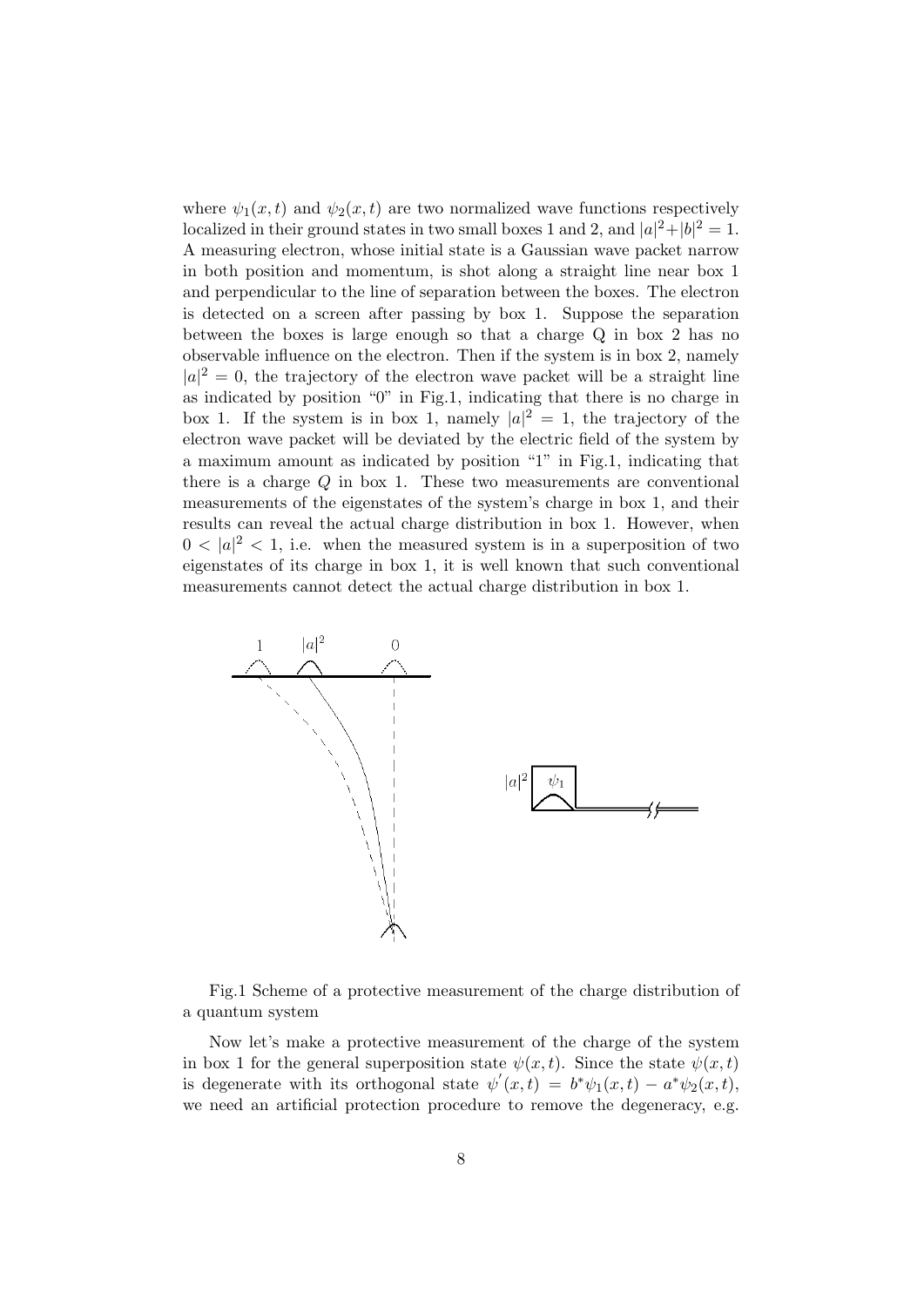joining the two boxes with a long tube whose diameter is small compared to the size of the box<sup>[4](#page-8-0)</sup>. By this protection  $\psi(x,t)$  will be a nondegenerate energy eigenstate. The adiabaticity condition and the weakly interacting condition, which are required for a protective measurement, can be further satisfied when assuming that (1) the measuring time of the electron is long compared to  $\hbar/\Delta E$ , where  $\Delta E$  is the smallest of the energy differences between  $\psi(x, t)$  and the other energy eigenstates, and (2) at all times the potential energy of interaction between the electron and the system is small compared to  $\Delta E$ . Then the measurement by means of the electron trajectory is a protective measurement, and the trajectory of the electron wave packet is only influenced by the expectation value of the charge of the system in box 1. As a result, the electron wave packet will reach the position " $|a|^{2}$ " between "0" and "1" on the screen as denoted in Fig.1, indicating that there is a charge  $|a|^2Q$  in box 1.

Here it may be necessary to further clarify the meaning of charge distribution as a property of a quantum system. As noted before, any physical measurement is necessarily based on some interaction between the measured system and the measuring system. One basic form of interaction is the electrostatic interaction between two electric charges as in the above example, and the existence of this interaction during a measurement, which is indicated by the deviation of the trajectory of the charged measuring system such as an electron, means that the measured system also has the charge responsible for the interaction. Then at least in the sense that any part of a physical entity has electrostatic interaction with another charged system, we can say that the physical entity has charge distribution in space<sup>[5](#page-8-1)</sup>. In the above example, the definite deviation of the trajectory of the electron will reflect that there exists a definite amount of charge in box 1, and the extent of the deviation will further indicate how much charge there is there.

<span id="page-8-0"></span><sup>&</sup>lt;sup>4</sup>It is worth stressing that the added protection procedure depends on the measured state, and different states need different protection procedures in general. This means that a protective measurement with an artificial protection procedure requires that the wave function of the measured system is known beforehand.

<span id="page-8-1"></span><sup>&</sup>lt;sup>5</sup>This is consistent with the anti-Humean position about laws of nature in contemporary philosophy. According to this view, laws are grounded in the ontology, and the theoretical terms (expressed in the language of mathematics) connect to the entities existing in the physical world. It is essential for a property to induce a certain behaviour of the objects that instantiate the property in question, while the law expresses that behaviour. For example, the parameter we call "charge" in the Schrödinger equation refers to a property of quantum systems. This property is not a pure quality, but a disposition whose manifestation is the electromagnetic interaction between the systems as expressed qualitatively and quantitatively by the Schrödinger equation. In this way, laws are suitable to figure in explanations answering why-questions, and they reveal the real connections that there are in nature. By contrast, according to Humeanism, the laws are mere means of economical description, and they do not have any explanatory function. They sum up what has happened in the world; but they do not answer the question why what has happened did in fact happen, given certain initial conditions. Note that there are a number of substantial philosophical objections against Humeanism (see e.g. Mumford 2004).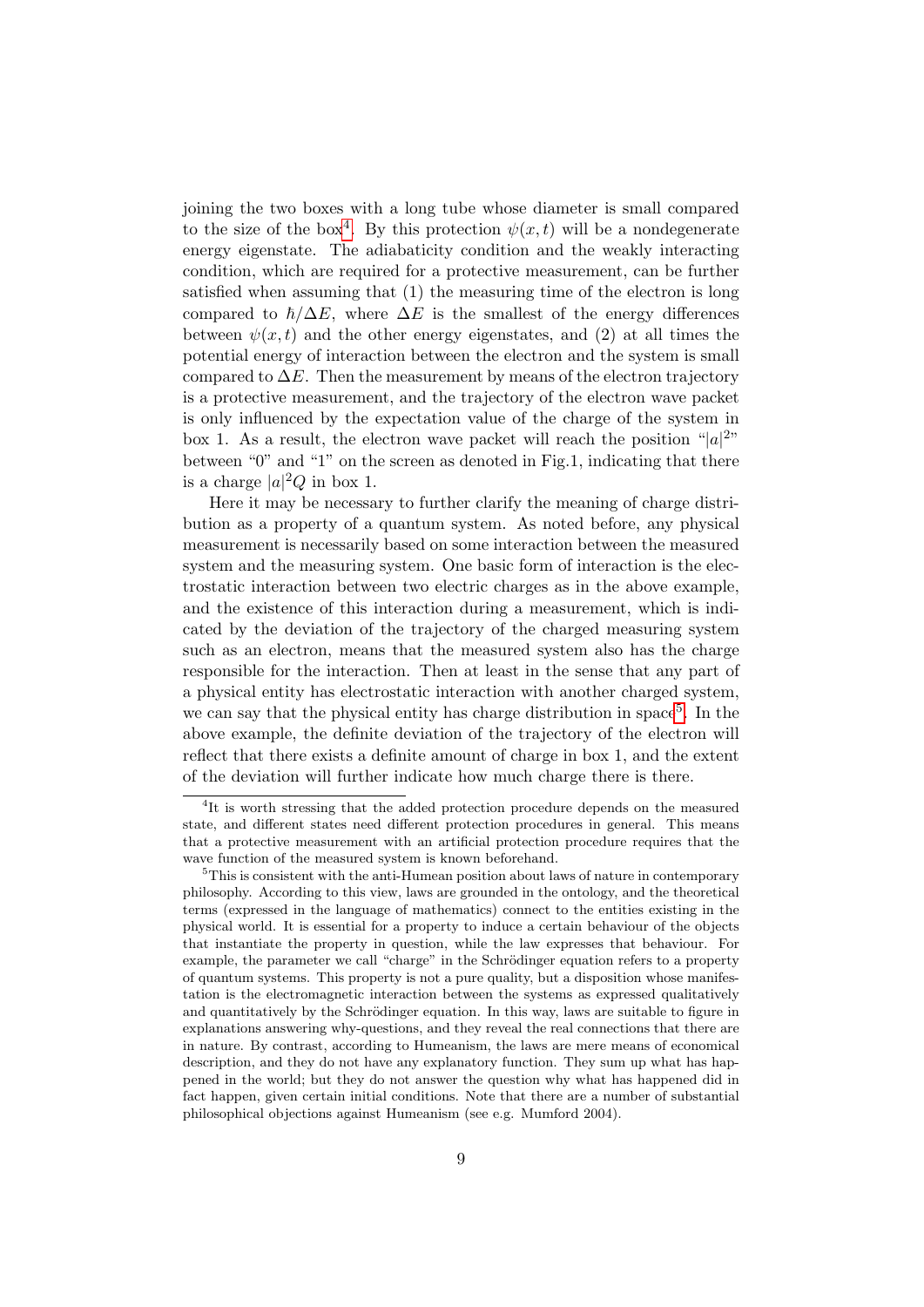Lastly, we will clarify some possible misunderstandings regarding the above argument. One might doubt the existence of charge density because it can only be measured under the special conditions of a protective measurement. This doubt is unfounded. The reason is that the conditions of a protective measurement are exactly those needed to measure the properties of a quantum system including its charge density without disturbing the system. A general measurement such as a conventional impulsive measurement, which does not satisfy the conditions required for a protective measurement, will destroy the measured state by the collapse of the wave function, and the measurement result cannot reflect the actual properties of the measured system such as the charge density of the system. In other words, the wavefunction collapse during a general measurement prevents the charge density from manifesting itself explicitly.

However, one may further point out that when a quantum system interacts with another quantum system under general conditions (e.g. the interaction is not adiabatic), the charge density of each system does not manifest itself explicitly either. For example, the interaction between two charged quantum systems are not described by charge density terms but by the potential terms in the Schrödinger equation. Since during the interaction no wavefunction collapse happens, the above reason does not apply. This is indeed true. The key to understand this fact is to realize that, as we have noted in the last section, the charge density (and electric flux density) are not a complete manifestation of the physical state of a many-body system, e.g. they do not contain the entanglement between its sub-systems. Therefore, although the charge density also has its efficiency under general circumstances<sup>[6](#page-9-0)</sup>, the efficiency is always combined with the efficiencies of other elements of the complete physical state, and thus the manifestation of the charge density is not so obvious. Moreover, even for a one-body system the charge density (and electric flux density) may also have a deeper physical origin and only be an appearance of the underlying physical state (see below). Therefore, it is understandable that only under special circumstances such as an adiabatic interaction can the charge density manifest itself more directly and explicitly.

It should be stressed again that the charge distribution of a quantum system is not necessarily classical, and its existence does not imply that two quantum systems interact directly by way of their charge distributions as

<span id="page-9-0"></span><sup>&</sup>lt;sup>6</sup>It seems that the existence of the charge density and its efficiency can also be seen from the potential terms in the Schrödinger equation. For instance, the electrostatic interaction term  $Q\varphi\psi(x,t)$  in the Schrödinger equation for a charged quantum system suggests that the electrostatic interaction exists in all regions where  $\psi(x,t)$  is nonzero, where Q is the charge of the system,  $\psi(x, t)$  is the wave function of the system, and  $\varphi$  is an external electric scalar potential. Thus it seems that the charge of the system should also distribute throughout these regions. If the charge did not distribute and have efficiency in regions where the wave function is nonzero, then there would not exist electrostatic interaction there.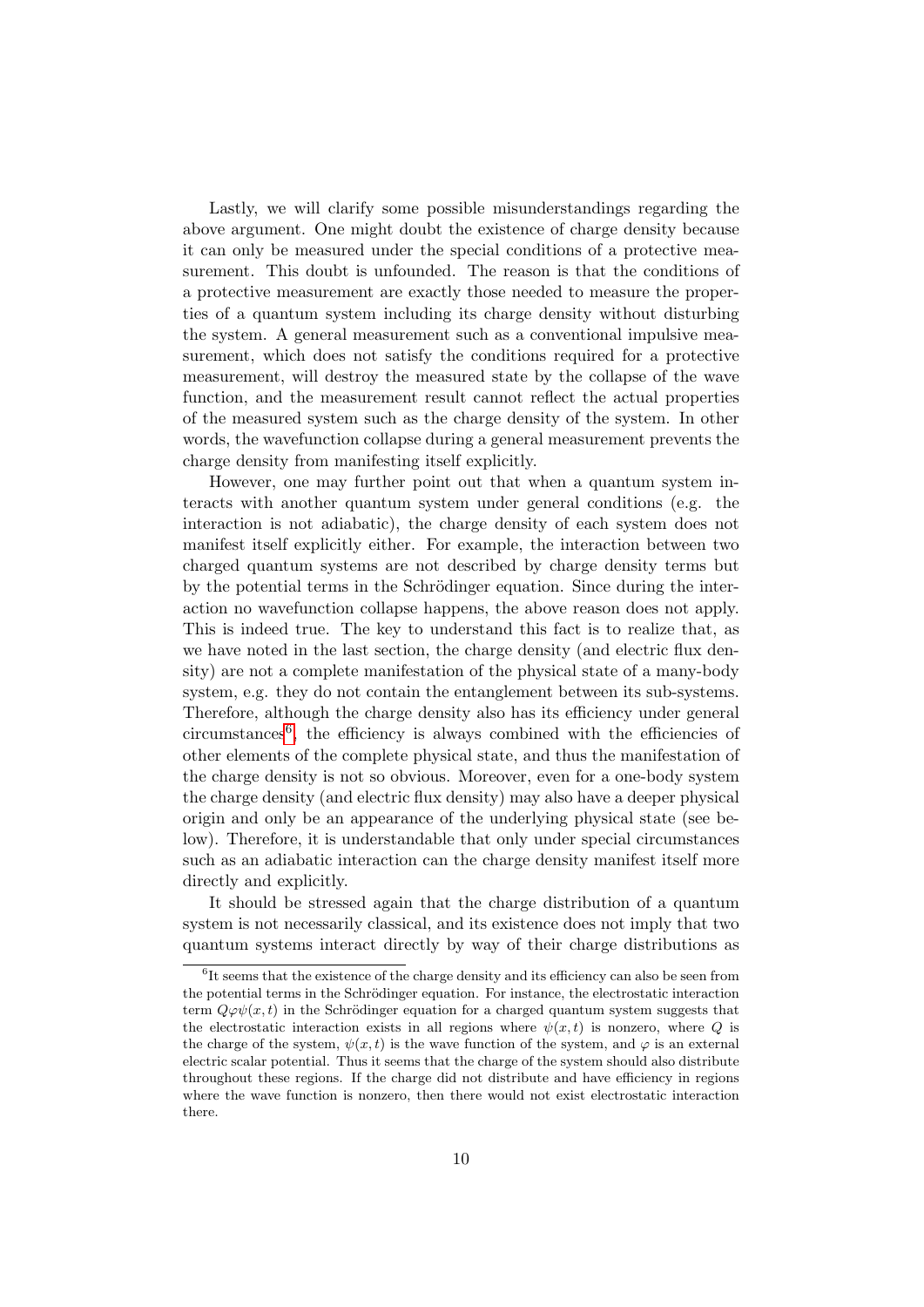in classical mechanics either. In other words, the existence of the charge distribution can be consistent with quantum mechanics, in which the interaction between two quantum systems is described by the potential terms in the Schrödinger equation. As we will see in the next section, however, the consistency will restrict and even determine the existing form of the charge distribution of a quantum system.

### 4 The origin of charge density

We have demonstrated that the charge of a quantum system is distributed throughout space, and the charge density in each position is equal to the modulus squared of the wave function of the system there multiplied by the charge of the system. This confirms Schrödinger's original charge density hypothesis. In this section, we will further investigate the physical origin of the charge distribution. As we have pointed out earlier, there are at least two good motivations for our further investigation. First, although the charge distribution can be consistently defined for a many-body system, the distribution contains no information about the entanglement between the sub-systems of the many-body system. This indicates that the charge distribution is an incomplete manifestation of the underlying physical state and has a deeper physical origin. Second, even for one-body systems the charge distribution also has some puzzling features, e.g. the charge distribution of a single electron has no electrostatic self-interaction. These puzzling aspects are in want of a reasonable physical explanation, which may be provided by the origin of the charge distribution. In addition, the charge distribution has two possible forms, and we need to determine which possible form is the actual one. Again, this is closely related to the physical origin of the distribution.

As we have argued in the last section, protective measurements show that the expectation values of observables are the properties of a quantum system. These properties are defined either at a precise instant or during an infinitesimal time interval. Correspondingly, the charge distribution of a quantum system, which can be protectively measured as the expectation values of certain observables, has two possible existent forms: it is either real or effective. The distribution is real means that it exists throughout space at the same time. The distribution is effective means that at every instant there is only a localized, point-like particle with the total charge of the system, and its motion during an infinitesimal time interval forms the effective distribution. Concretely speaking, at a particular instant the charge density of the particle in each position is either zero (if the particle is not there) or singular (if the particle is there), while the time average of the density during an infinitesimal time interval gives the effective charge density. Moreover, the motion of the particle is ergodic in the sense that the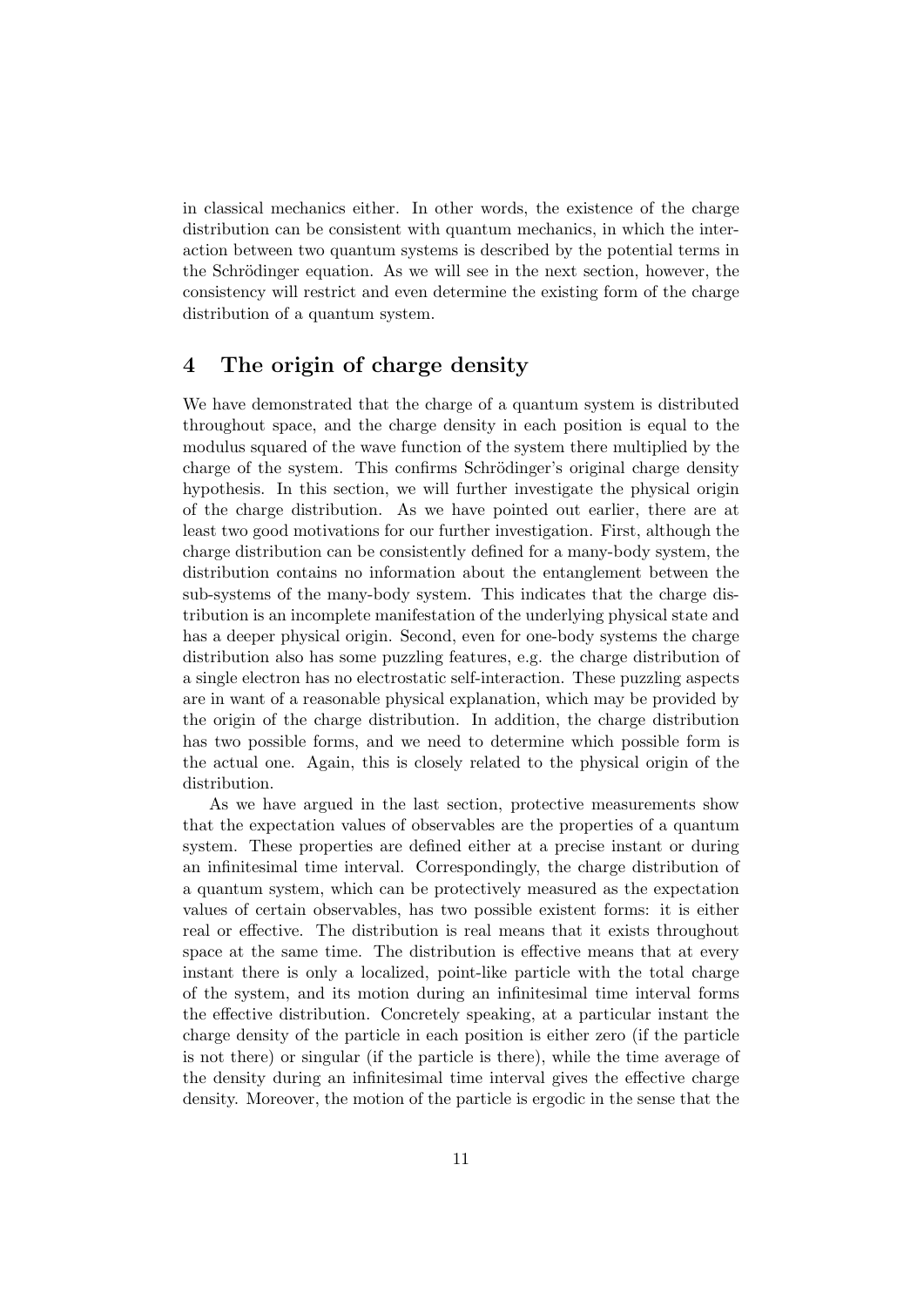integral of the formed charge density in any region is required to be equal to the expectation value of the total charge in the region.

In the following, we will determine the existent form of the charge distribution of a quantum system. If the charge distribution is real, then any two parts of the distribution (e.g. the two wavepackets in box 1 and box 2 in the example given in the last section), like two electrons, will have electrostatic interaction described by the potential terms in the Schrödinger equation<sup>[7](#page-11-0)</sup>. The existence of such electrostatic self-interaction for individual quantum systems contradicts the superposition principle of quantum mechanics (at least for microscopic systems such as electrons). Moreover, the existence of the electrostatic self-interaction for the charge distribution of an electron is incompatible with experimental observations either. For example, for the electron in the hydrogen atom, since the potential of the electrostatic selfinteraction is of the same order as the Coulomb potential produced by the nucleus, the energy levels of hydrogen atoms would be remarkably different from those predicted by quantum mechanics and confirmed by experiments if there existed such electrostatic self-interaction. By contrast, if the charge distribution is effective, there will exist no electrostatic self-interaction of the effective distribution, as there is only a localized particle at every instant. This is consistent with the superposition principle of quantum mechanics and the Schrödinger equation.

Here is a further clarification of the above analysis. It can be seen that, as noted before, the non-existence of electrostatic self-interaction for the charge distribution of a single quantum system poses a puzzle. According to quantum mechanics, two charge distributions such as two electrons, which exist in space at the same time, have electrostatic interaction described by the potential term in the Schrödinger equation, but in the example given in the last section, the two charges in box 1 and box 2 have no such electrostatic interaction. This puzzle is not so much dependent on the existence of the charge distribution as a property of a quantum system. It is essentially that according to quantum mechanics, the wavepacket  $\psi_1$  in box 1 has interaction with any test electron (e.g. deviating the trajectory of the electron wavepacket), so does the wavepacket  $\psi_2$  in box 2, but these two wavepackets, unlike two electrons, have no electrostatic interaction.

Facing this puzzle one may have two choices. The first one is simply admitting that the non-existence of the self-interaction of the charge distribution is a distinct feature of the laws of quantum mechanics, but insisting that the laws are what they are and no further explanation is needed. However, this choice seems to beg the question and is unsatisfactory in the final analysis. A more reasonable choice is to try to explain this puzzling feature, e.g. by analyzing its relationship with the existent form of the charge

<span id="page-11-0"></span> $7$ Moreover, these two parts will be also entangled and their wave function be defined in a six-dimensional configuration space.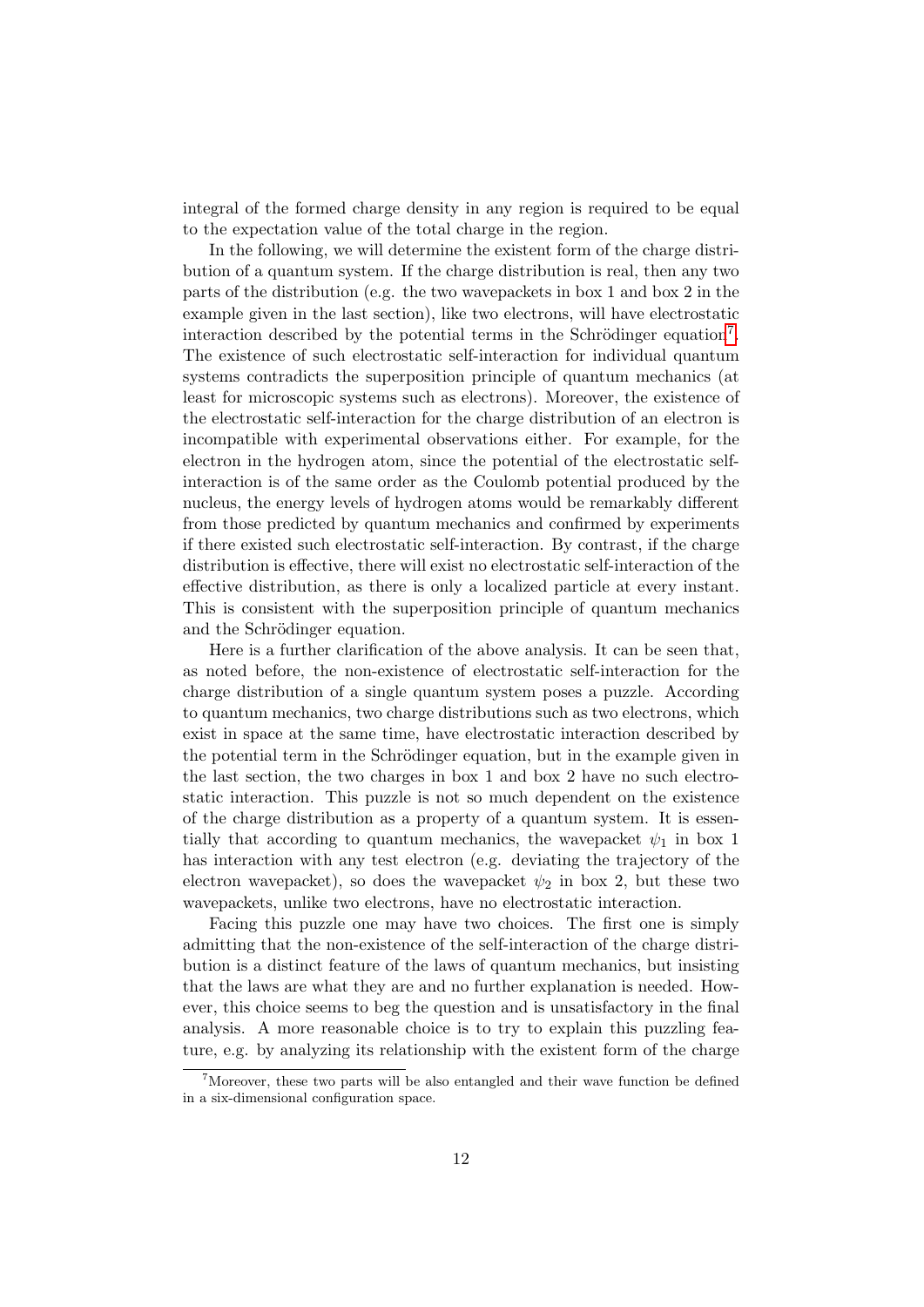distribution. The charge distribution has two possible forms after all. On the one hand, the non-existence of the self-interaction of the distribution may help determine which possible form is the actual one. For example, one possible form is inconsistent with this distinct feature, while the other possible form is consistent with it. On the other hand, the actual existent form of the charge distribution may also help explain the non-existence of the self-interaction of the distribution.

This is just what the previous analysis has done. The analysis establishes a connection between the non-existence of the self-interaction of the charge distribution and the actual existent form of the distribution. The reason why two wavepackets of an electron, each of which has part of the electron's charge, have no electrostatic interaction is that these two wavepackets do not exist at the same time, and their charges are formed by the motion of a localized particle with the total charge of the electron. Since there is only a localized particle at every instant, there exists no electrostatic selfinteraction of the charge distribution formed by the motion of the particle. By contrast, if the two wavepackets with charges, like two electrons, existed at the same time, then they would also have the same form of electrostatic interaction as that between two electrons<sup>[8](#page-12-0)</sup>.

Let's give a further analysis of the ergodic motion of a particle. In order that the ergodic motion of a particle forms the right charge distribution, for which the charge density in each position is proportional to the modulus squared of its wave function there, the probability density for the particle to appear in each position must be proportional to the modulus squared of its wave function there too (and for normalized wave functions they should be equal)[9](#page-12-1) . This is understandable. As noted above, at a particular instant the charge density of the particle in each position is either zero (if the particle is not there) or singular (if the particle is there), and during an infinitesimal time interval the time average of the density generates the effective charge density. Therefore, that the (effective) charge density is larger in a position requires that the spending time of the particle near the position is longer or the frequency of the particle appearing there is higher. Loosely speaking, the ergodic motion of a particle will form a particle "cloud" extending throughout space (during an infinitesimal time interval), and the density of the cloud is  $|\psi(x,t)|^2$ , representing the probability density for the particle to appear in position x at instant t, where  $\psi(x, t)$  is the wave function of the particle. For a charged particle such as an electron, the cloud will be an electric cloud, and the density  $|\psi(x,t)|^2$ , when multiplied by the charge of

<span id="page-12-0"></span><sup>8</sup>Note that this argument does not assume that real charges which exist at the same time are classical charges and they have classical interaction. By contrast, the Schrödinger-Newton equation, which was proposed by Diósi (1984) and Penrose (1998), treats the mass distribution of a quantum system as classical.

<span id="page-12-1"></span> $9B$ esides, for normalized wave functions, the probability current density must also equal to the formed charge flux density divided by the charge of the particle.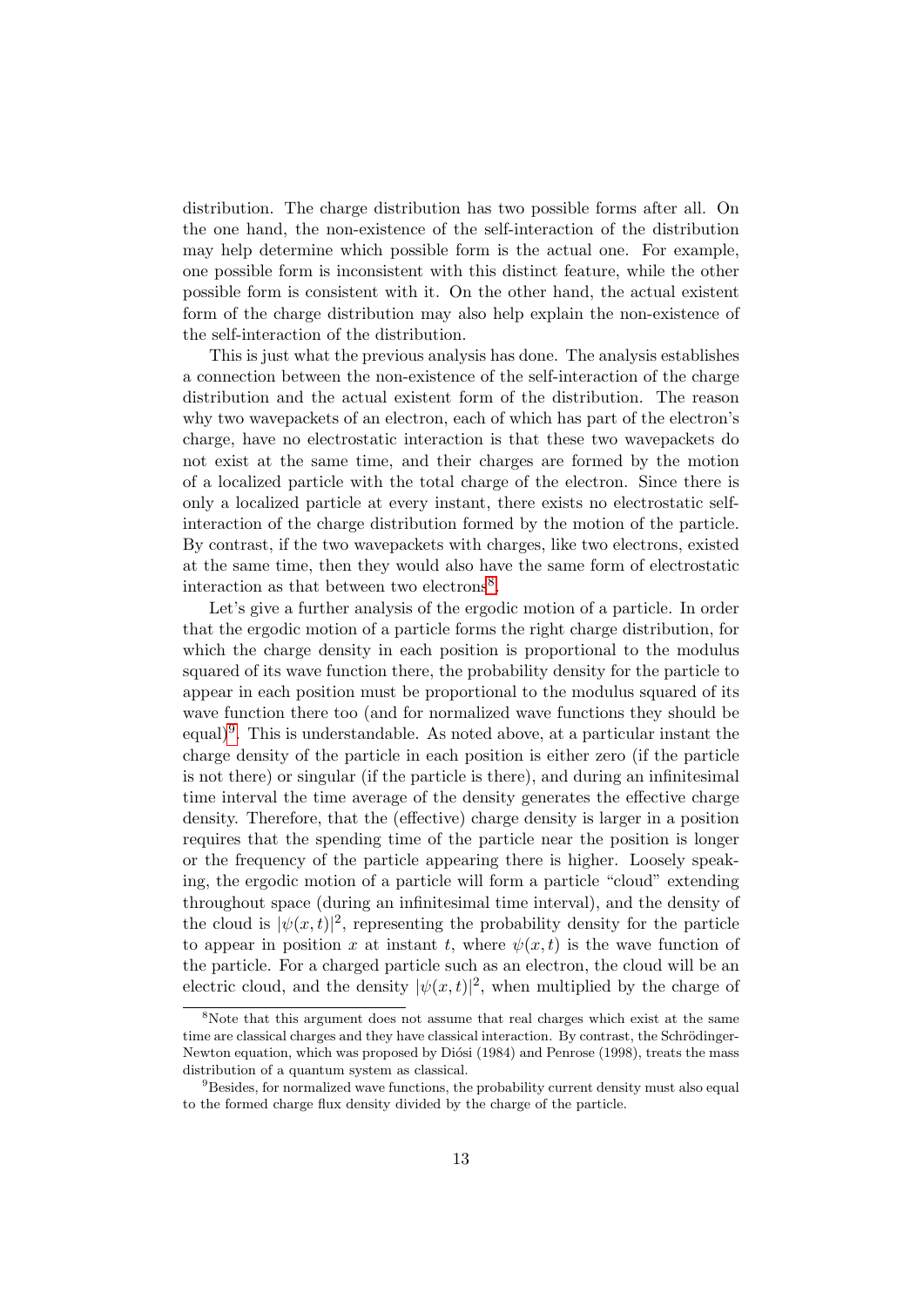the particle, will be the charge density of the cloud.

This picture of ergodic motion of a single particle can be extended to many particles. The extension may help explain the multi-dimensionality of the wave function and solve the incompleteness problem for charge density. At a given instant, a quantum system of N particles can be represented by a point in a 3N-dimensional configuration space. During an infinitesimal time interval near the instant, the representative point performs the ergodic motion in the configuration space and forms a cloud there. Then, similar to the single particle case, the representative point is required to spend in each volume element in the configuration space a time that is proportional to the modulus squared of the wave function of the system there. In other words, the density of the cloud in the configuration space is  $\rho(x_1, x_2, ... x_N, t) = |\psi(x_1, x_2, ... x_N, t)|^2$ , where  $\psi(x_1, x_2, ... x_N, t)$  is the wave function of the system. The density represents the probability density of particle 1 appearing in position  $x_1$  and particle 2 appearing in position  $x_2$ ,  $...,$  and particle N appearing in position  $x_N$ . When these N particles are independent, the density can be reduced to the direct product of the density for each particle, namely  $\rho(x_1, x_2, ... x_N, t) = \prod_{i=1}^N |\psi(x_i, t)|^2$ .

#### 5 Conclusions

Historically, it is Schrödinger who first assumed the existence of the charge distribution of an electron and gave the mathematical formulation of the distribution. Schrödinger clearly realized that the charge distribution cannot be of classical nature because his equation does not include the usual classical interaction between the distributions. A more puzzling behavior is that the charge distribution of a quantum system has no electrostatic self-interaction. Moreover, although the charge distribution can be consistently defined for a many-body system, it is an incomplete manifestation of the wave function of the system. Presumably since people thought that the charge distribution could not be measured and also lacked a consistent physical picture, Schrödinger's charge density hypothesis has been largely ignored, though not refuted.

In this paper, we have re-examined Schrödinger's original hypothesis and argued that it is actually in accordance with quantum mechanics. It is demonstrated that the charge distribution of a quantum system can be directly measured by protective measurements as expectation values of certain observables, and the results as predicted by quantum mechanics show that the charge of a charged quantum system is distributed throughout space, and the charge density in each position is proportional to the modulus squared of the wave function of the system there. This confirms Schrödinger's charge density hypothesis. Moreover, we have argued that the charge distribution may also have a consistent physical picture. It is demonstrated that the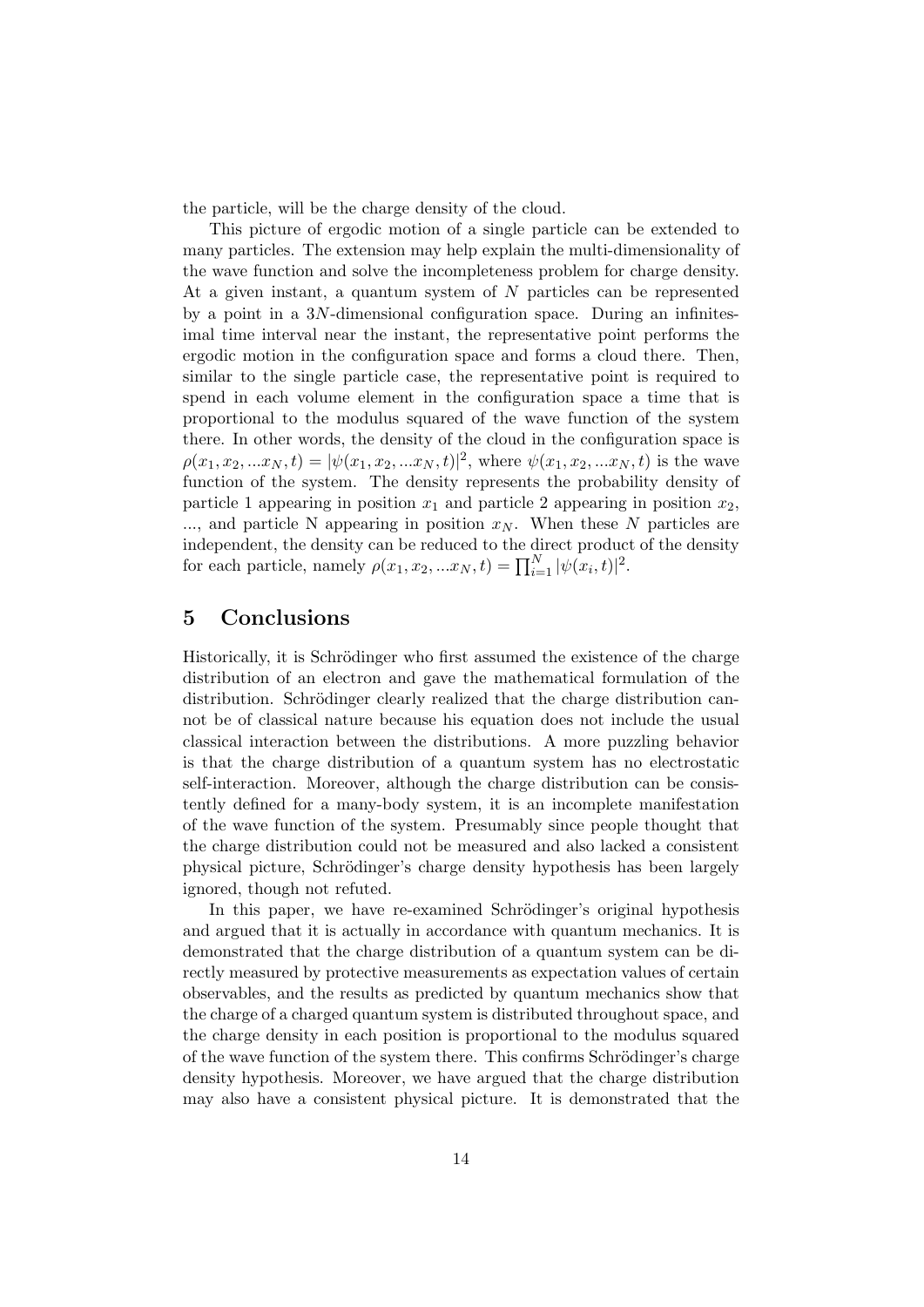superposition principle of quantum mechanics requires that the charge distribution of a quantum system is effective, that is, it is formed by the ergodic motion of a localized particle with the total charge of the system. This picture may explain the puzzling behavior of the charge distribution such as the non-existence of electrostatic self-interaction for the distribution. Besides, the ergodic motion of a particle can be extended to many particles, which may further solve the incompleteness problem. The extension may also provide a possible clue to the physical meaning of the wave function. It has been suggested that the wave function represents the state of the ergodic motion of particles, which is arguably random and discontinuous in nature (Gao 2013b).

In his 1927 Solvey report, Schrödinger said:

The classical system of material points does not really exist, instead there exists something that continuously fills the entire space and of which one would obtain a 'snapshot' if one dragged the classical system, with the camera shutter open, through all its configurations, the representative point in  $q$ -space spending in each volume element  $d\tau$  a time that is proportional to the *instantaneous* value of  $\psi \psi^*$  (Schrödinger 1928).

It will be interesting to see if Schrödinger already envisaged the picture of ergodic motion of particles suggested here. We will leave this intriguing question for future research.

# References

- [1] Aharonov, Y., Albert, D. Z. and Vaidman, L. (1988). How the result of a measurement of a component of the spin of a spin-1/2 particle can turn out to be 100. Phys. Rev. Lett. 60, 1351.
- [2] Aharonov, Y., Anandan, J. and Vaidman, L. (1993). Meaning of the wave function, Phys. Rev. A 47, 4616.
- [3] Aharonov, Y., Anandan, J. and Vaidman, L. (1996). The meaning of protective measurements, Found. Phys. 26, 117.
- [4] Aharonov, Y. and Vaidman, L.  $(1993)$ . Measurement of the Schrödinger wave of a single particle, Phys. Lett. A 178, 38.
- [5] Anandan, J. (1993). Protective Measurement and Quantum Reality. Found. Phys. Lett., 6, 503-532.
- [6] Bacciagaluppi, G. and Valentini, A. (2009). Quantum Theory at the Crossroads: Reconsidering the 1927 Solvay Conference. Cambridge: Cambridge University Press.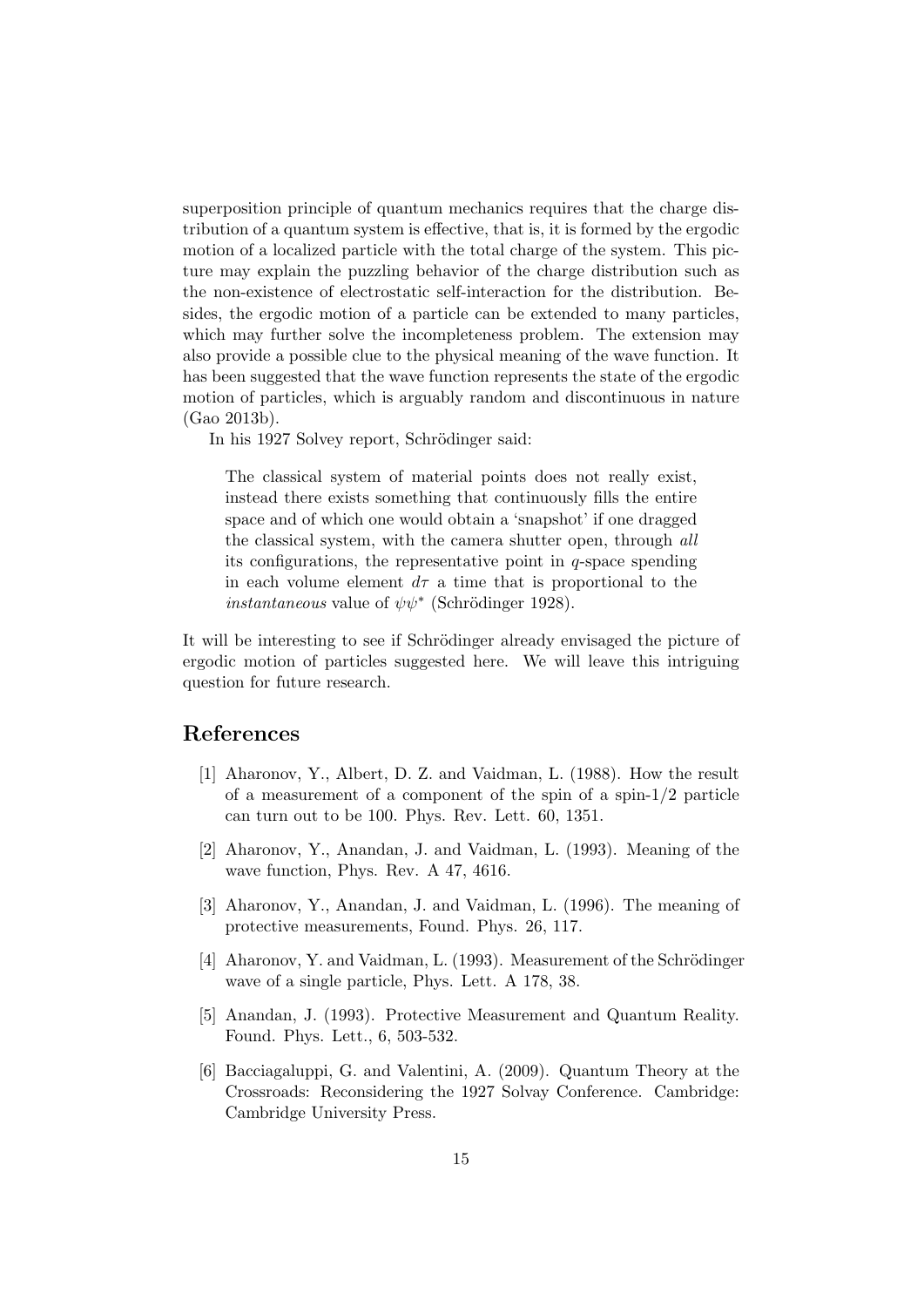- [7] Born, M. (1926). Quantenmechanik der Sto $\beta$ vorgänge. Z. Phys. 38, 803; English translation in Ludwig, G., eds., 1968, Wave Mechanics, Oxford: Pergamon Press: 206.
- [8] Dass, N. D. H. and Qureshi, T. (1999). Critique of protective measurements. Phys. Rev. A 59, 2590.
- [9] Dickson, M. (1995). An empirical reply to empiricism: protective measurement opens the door for quantum realism. Philosophy of Science 62, 122.
- [10] Diósi, L. (1984). Gravitation and the quantum-mechanical localization of macro-objects. Phys. Lett. A 105, 199-202.
- [11] Gao, S. (2012). On Uffink's alternative interpretation of protective measurements. http://philsci-archive.pitt.edu/9447/.
- [12] Gao, S. (2013a). Protective Measurement: A Paradigm Shift in Understanding Quantum Mechanics. http://philsci-archive.pitt.edu/9627/.
- [13] Gao, S. (2013b). Interpreting Quantum Mechanics in Terms of Random Discontinuous Motion of Particles. http://philsci-archive.pitt.edu/9589/.
- [14] Ghose, P. and Home, D. (1995). An analysis of Aharonov-Anandan-Vaidman model, Found. Phys. 25, 1105.
- [15] Janossy, L. (1962). Zum hydrodynamischen Modell der Quantenmechanik, Zeitschrifr fur Physik, 169, 79-89.
- [16] Jaynes, E.T. (1973). In Coherence and Quantum Optics, ed. L. Mandel and E. Wolf. New York: Plenum. pp. 35.
- [17] Lundeen, J. S., Sutherland, B., Patel, A., Stewart, C., and Bamber, C. (2011). Direct measurement of the quantum wavefunction. Nature (London) 474, 188.
- [18] Madelung, E. (1926). Eine anschauliche Deutung der Gleichung von Schrdinger. Naturwissenschaften 14, 1004.
- [19] Madelung, E. (1927). Quantentheorie in hydrodynamischer Form. Z. Phys. 40, 322.
- [20] Mumford, S. (2004). Laws in nature. London: Routledge.
- [21] Penrose, R. (1998). Quantum computation, entanglement and state reduction. Phil. Trans. R. Soc. Lond. A 356, 1927.
- [22] Rovelli, C. (1994). Comment on "Meaning of the wave function", Phys. Rev. A 50, 2788.